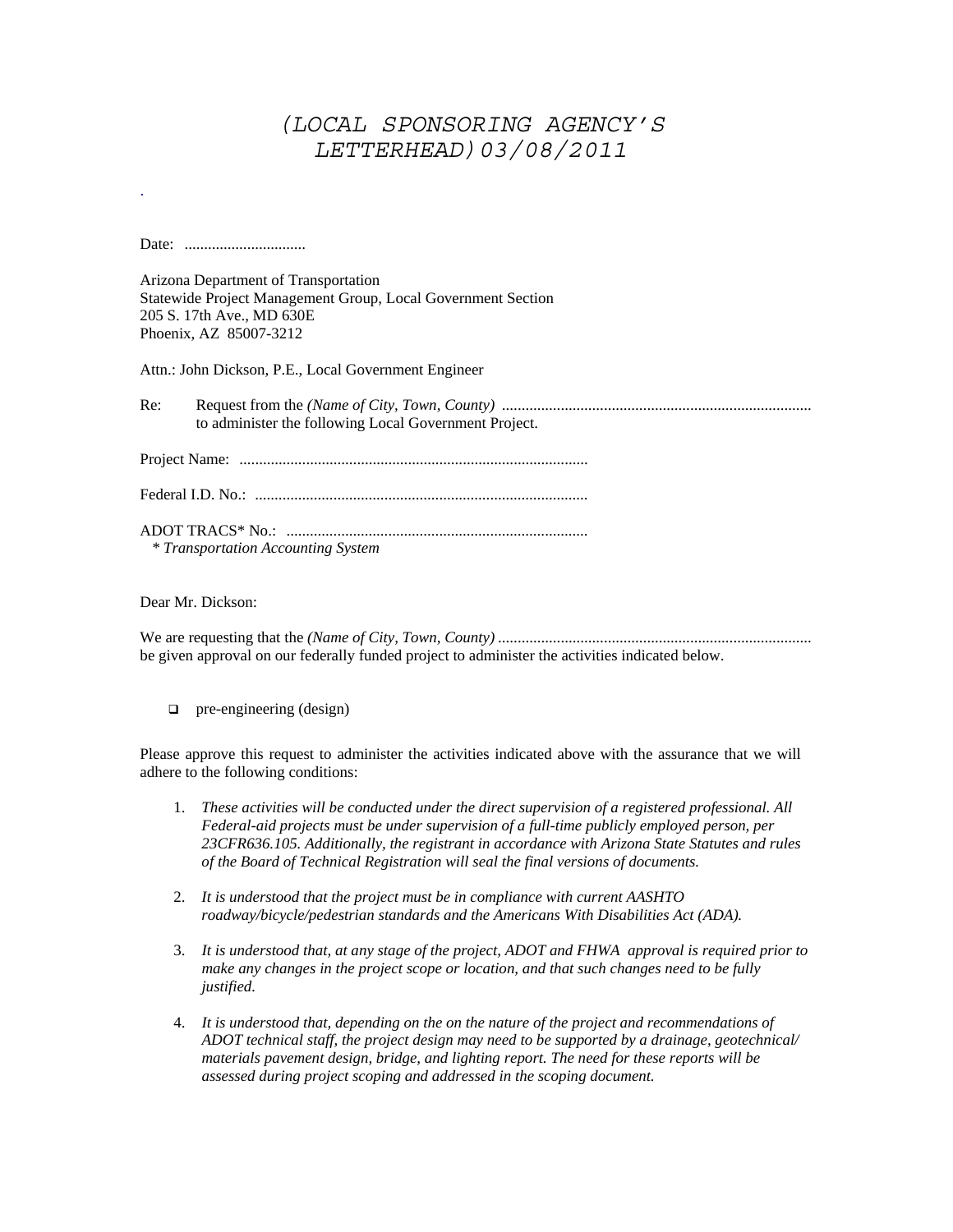REQUEST FOR LOCAL SELF-ADMINISTRATION

- 5. *It is understood that all phases(i.e 15%, 30%, 60%, 95%, PS&E) of project development must be reviewed and approved by ADOT. Additionally, for any project affecting historic properties, all plan phases (Stage 2, 30%; Stage 3, 60%; and Stage 4, 95%) must be submitted to ADOT for transmittal to the State Historic Preservation Office (SHPO) for review and comment.*
- 6. *State of Arizona procurement procedures and FHWA requirements will be followed in the hiring of A/E services.*
- 7. *The environmental, utility, and right-of-way processes will follow FHWA/ADOT procedures and will be completed prior to bid advertisement.*
- 8. *It is understood that the project should not proceed past Stage 2 (30%) without having an approved NEPA clearance. Additionally, if the project is designed but not constructed (within ten years of the authorization of the design funds), we agree to reimburse ADOT for the federal aid portion of design costs.*
- 9. *We understand that the ADOT Joint Project Agreement Section will require our cooperation in the development of an Intergovernmental Agreement pertinent to the project's development, and funding and that the JPA will need to be executed prior to authorization of the design funds.*
- 10. *Any work accomplished prior to FHWA authorization to proceed with the work is not eligible for reimbursement with Federal-aid funds.*
- 11. *Reimbursement requests will be submitted monthly as costs are incurred in accordance with ADOT and Local Government Program requirements.*